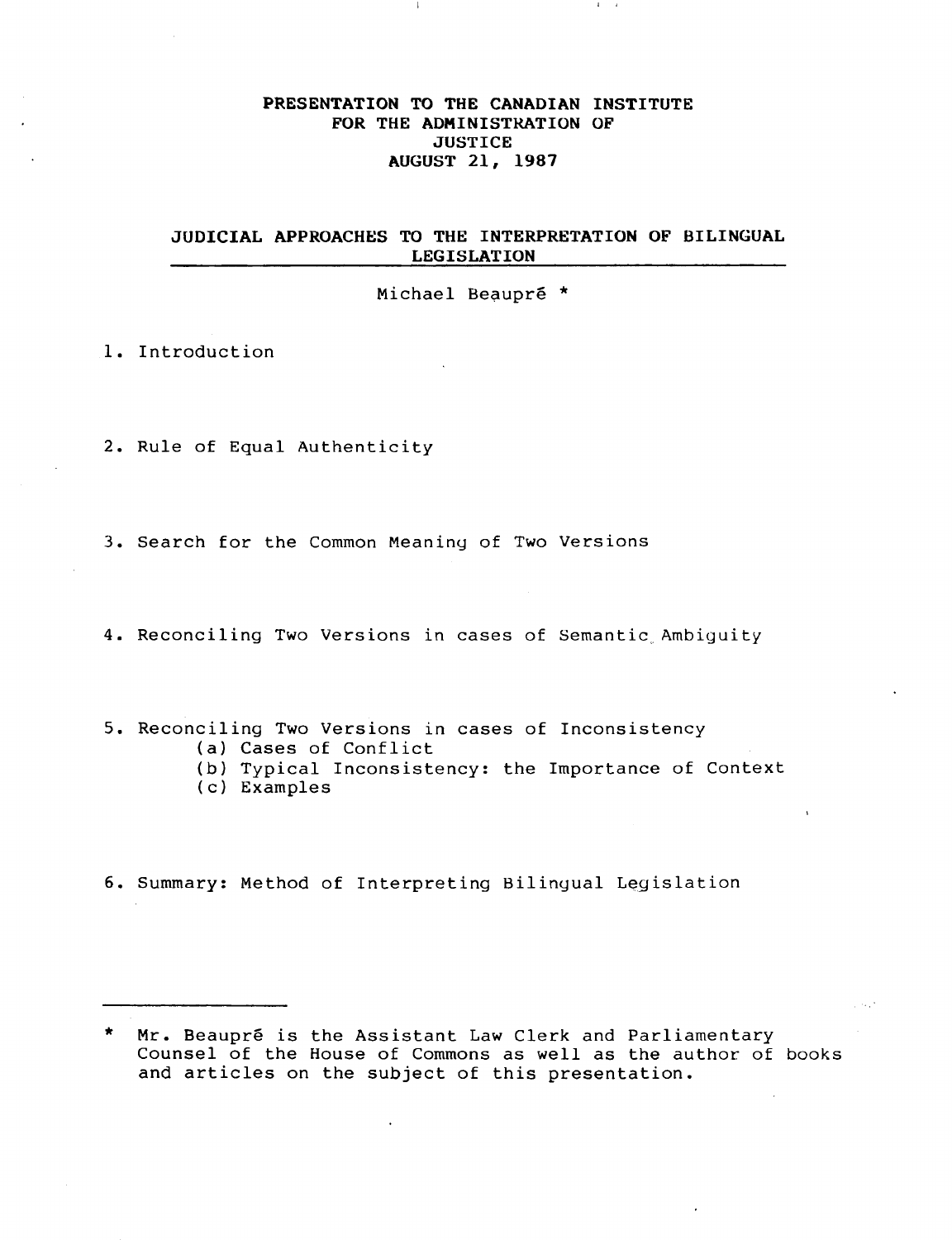## **JUDICIAL APPROACHES TO THE INTERPRETATION OF BILINGUAL LEGISLATION**

#### **1. Introduction**

It is said from time to time that the common law is dead. This only means that the more important body of law today is statutory. It is also a fact of a judge's life that most of his or her time is spent reading statutory or other legislative material or what others have to say about it. More and more such material is, in Canada, bilingual and no judge is able to escape his or her duty to interpret bilingual statutes or reyulations.

Nevertheless, whether for reasons of convenience of reference (one often prefers CCH office consolidations, which are usually unilingual but up-to-date) or because of habits developed earlier in their careers, or because of the unhelpful format and slowness of the official publication of the statutes or infrequency of their consolidation and revision, the majority of the judiciary in Canada still do not articulate in their reasons for judgment any comparison of the two equally authoritative versions of the law.

Whatever the reason, it is my view, at least, that the bilingual and bicultural essence of federal legislation is eroded by the continuing practice of English-speaking judges in particular (with some notable exceptions, of course) to treat the French version of federal legislation (and I could add that of New Brunswick and Manitoba legislation as well) as a more or less dispensable appendage of the law. Time and time again, one reads twenty or thirty page decisions that show the court spinning its wheels on an interpretative issue that could have been solved with much less effort by a simple comparison of the two versions •

.. /2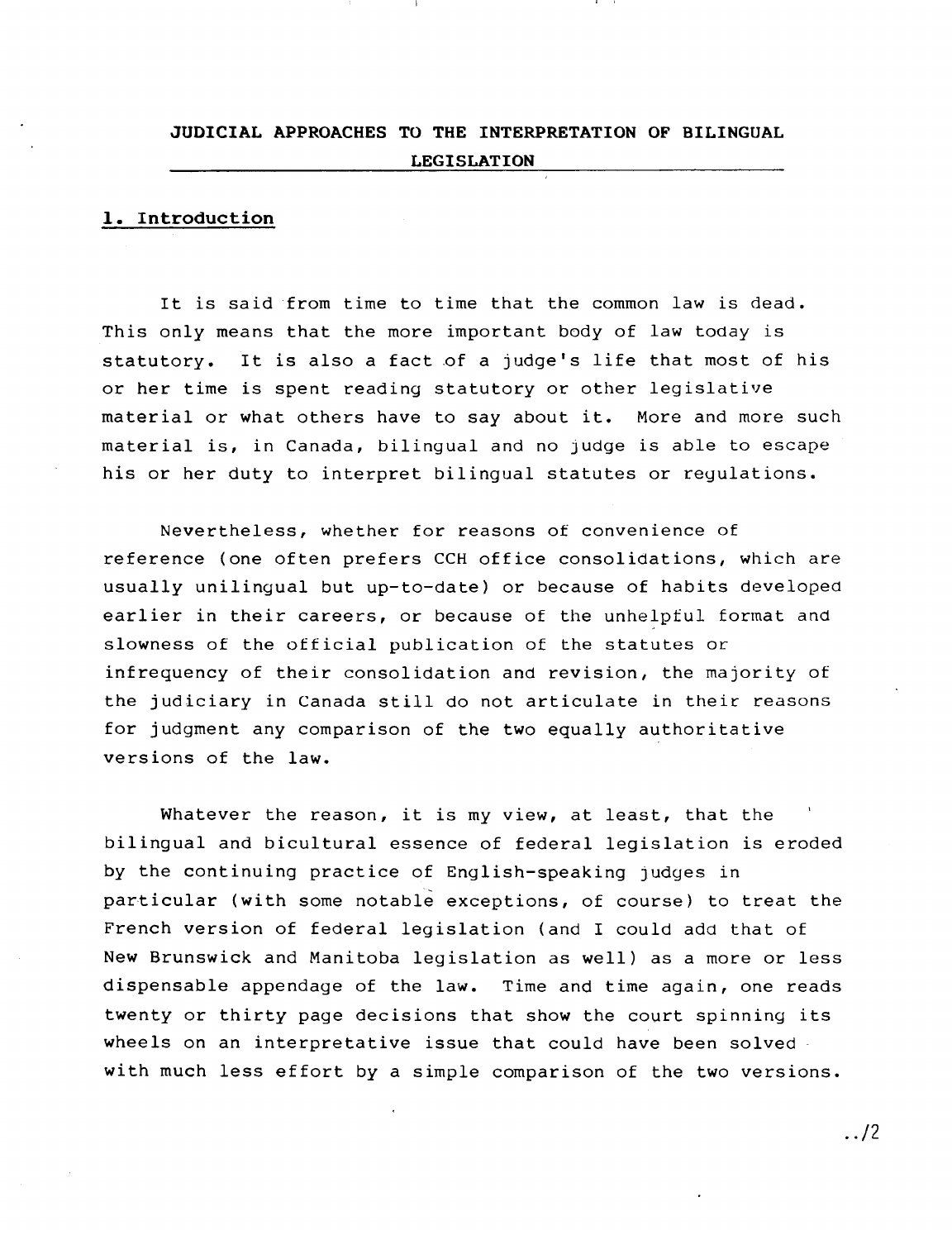Now that I have your attention, I hope to demonstrate how important it is -- what a difference it makes -- to compare both versions of a problematic legislative provision before detininy the problem and, certainly, before rendering your judgment.

#### 2. Rule of Equal Authenticity

First of all, what is the rule of equal authenticity of the two versions of statutes and what are its implications for their interpretation?

Whether the rule is found in section 133 of the Constitution Act, 1867, in section 23 of the Manitoba Act, 187U or in section 18 of the Constitution Act, 1982, it is the same rule: the two versions, English and French, of the statutes and regulations of Canada, Québec, Manitoba and New Brunswick (and, as of 1991, those of Ontario as well) are equally authoritative expressions of the statutes and regulations.

Such a rule means, generally speaking, that in order to interpret reliably a bilingual provision of an Act of the above-mentioned legislatures, each version of the provision must be read in light of the other, while of course taking into account its entire context, including the legislature's intention that the provision be read consistently with the other provisions of the same Act and that the Act as a whole be read in light of the general system of the law.

#### 3. "Common Meaning"

In a phrase, the rule of equal authenticity requires the reader of bilingual legislation to extract from the two versions of a provision the highest common meaning that is consistent with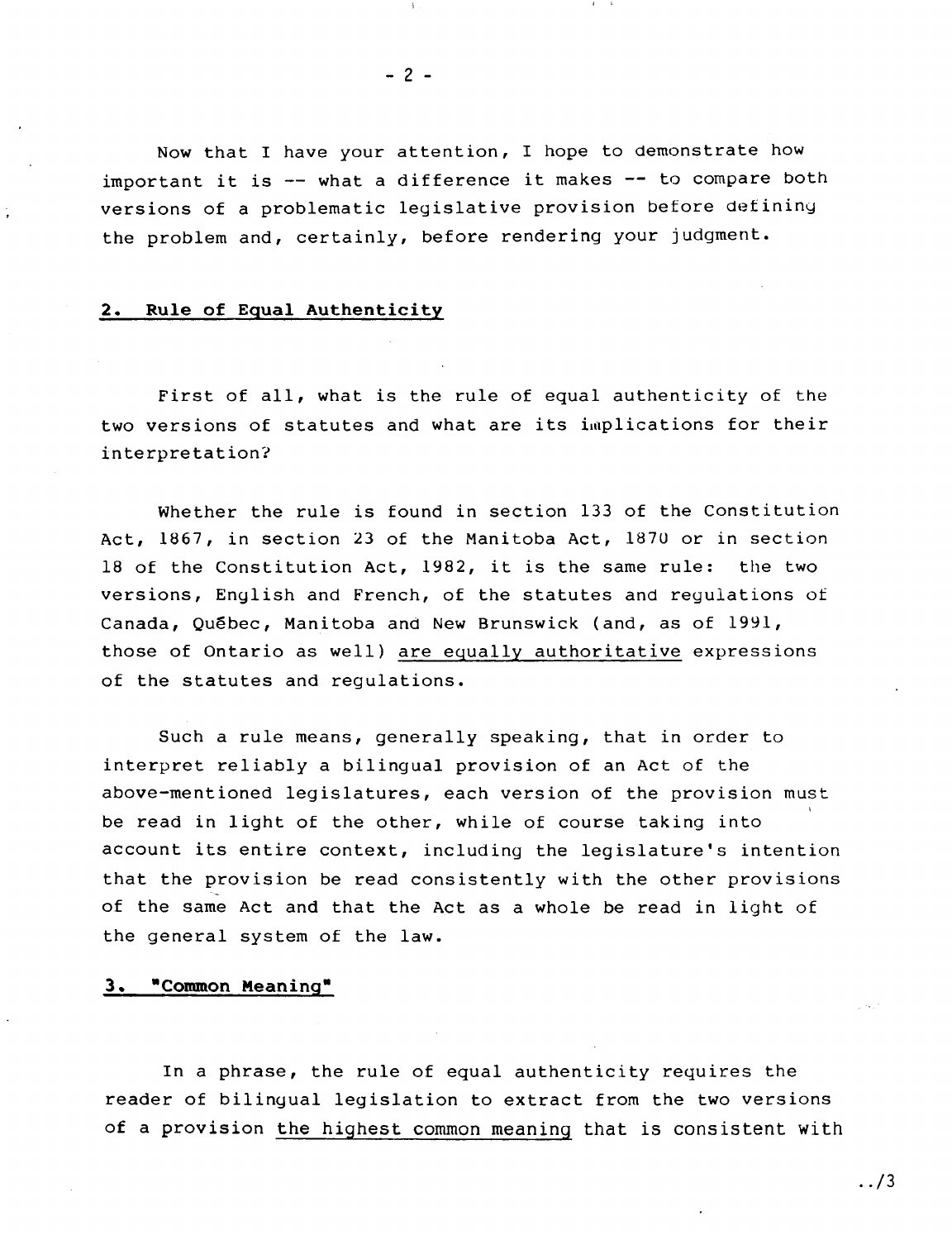the total context of the provision. I emphasize the highest common meaning, because it is not enough that one be satisfied with any meaning that is common to the two versions. Every Interpretation Act at present in force in Canada contains a provision similar to section 11 of the federal Interpretation Act, which reads as follows:

> 11. Every enactment shall be deemed remedial, and shall be given such fair, large and liberal construction and interpretation as best ensures the attainment of its objects.

The rule of equal authenticity takes nothing away from this fundamental principle of statutory interpretation. Thus, in bilingual statutory interpretation, one speaks of "the highest common meaning" consistent with the total context of· a provision.

#### **4.** Reconciling Two Versions in cases of Semantic Ambiguity

The rule of equal authenticity imposes a peremptory method of interpretation by which we are led to reconciling the two versions of a bilingual enactment in cases of ambiguity.

The typical problem of semantic ambiguity that arises in the interpretation of a bilingual enactment may be represented summarily as follows:  $^1$  Ae + Be + Af or Ae + Af + Bf.

When one states that one version is ambiguous, one means that its wording is capable of two reasonable interpretations. The ambiguity may appear in the English version or in the French version. The same ambiguity is rarely found in both versions simultaneously.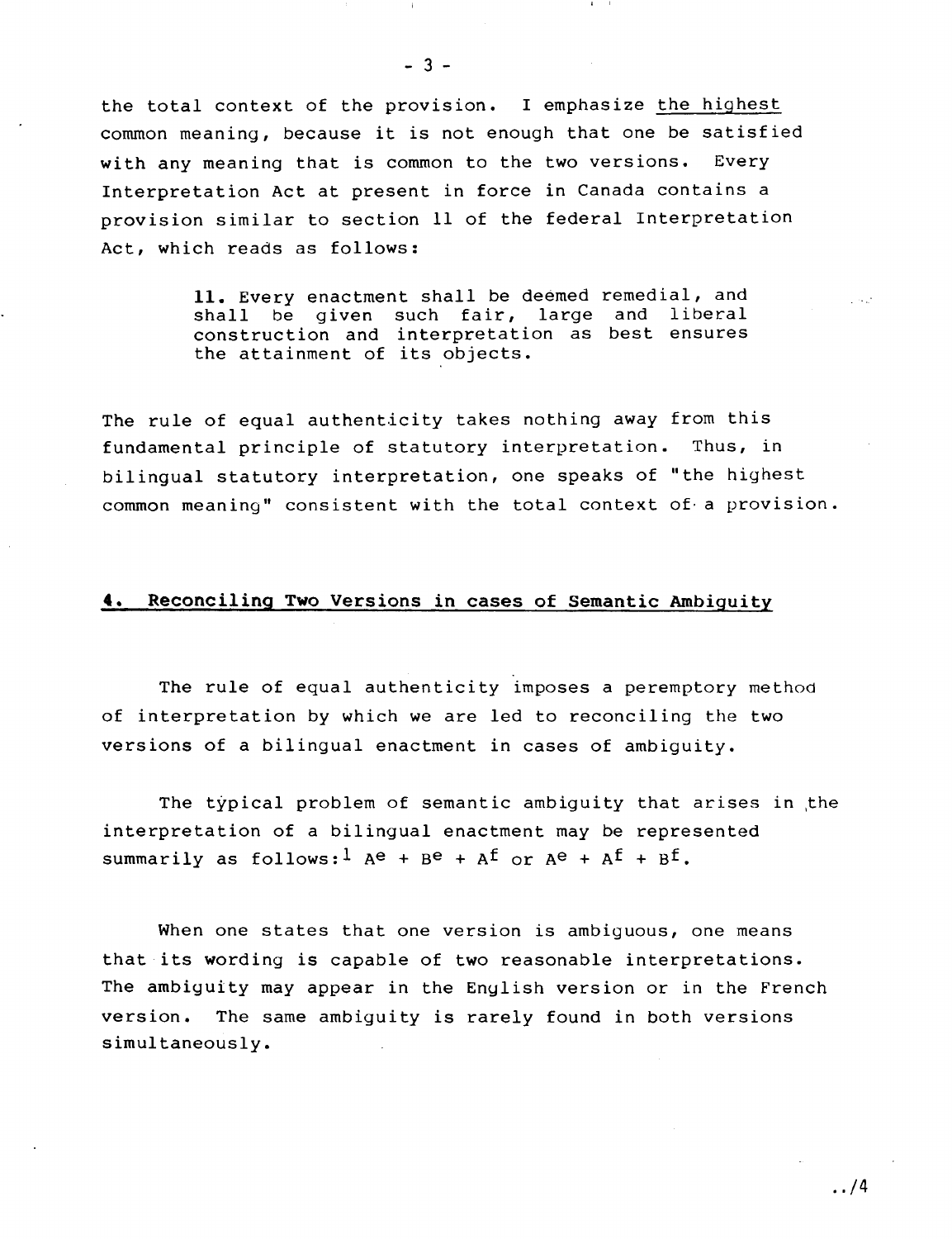The simplest cases of semantic ambiguity juxtapose an ambiguous version with a clear version, the latter being capable of only one reasonable interpretation. Such a case may be summarily represented as follows:  $A^e$  +  $B^e$  + $A^f$ . The method of reconciling the two versions in such a simple case is not complicated; the clear version, which is at the same time consistent with one of the possibilities of the ambiguous one, will prevail. Thus the solution (common meaning) may be represented as having been reached as follows:  $A^e$  +  $B^e$  +  $A^f$  -> A.

For example, in the case of The King v. Dubois, [1935] S.C.R. 378, the English term "public work" was considered ambiguous in light of the question before the court while the French term "chantier public" was considered to be clear. The latter version did not permit the inclusion of the term "automobile".

Another example was the case of Tupper v. The Queen, [1967] S.C.R. 589, where the court saw the English version term "any instrument for housebreaking" as being ambiguous. Nevertheless, by virtue of a clearer French version "instrument pouvant servir aux effractions de maisons" (and some damning circumstantial evidence), the defendant was convicted.

As a third example of the simplest case of ambiguity, one could point to the case of Olavarria v. Minister of Manpower and Immigration, [1973] F.C. 1035 (C.A.). There one had to consider whether the English word "counsel" included a non-lawyer. In replying in the affirmative, the court was able to point to the unequivocal French version: "avocat ou autre conseiller".

- 4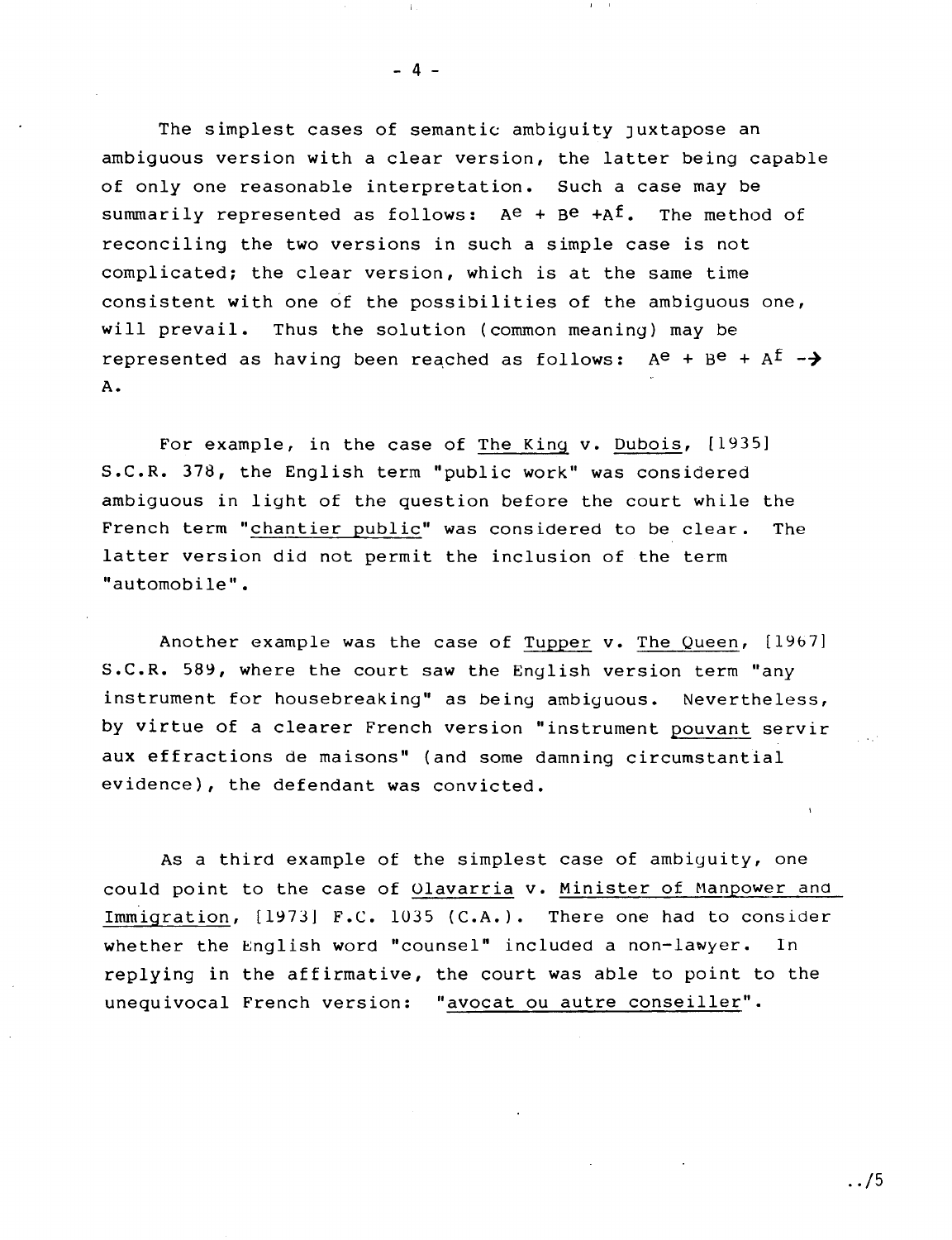#### 5. Reconciling Two Versions in cases of Inconsistency

 $- 5 -$ 

Despite the relative simplicity of these three examples, one should not be misled. In a great many cases of bilingual statutory interpretation, the problems raised are quite complex and require only as a first step, however essential it may be, a comparison of the two versions.

#### (a) Cases of Conflict

The case of out-and-out conflict is, fortunately, extremely rare. Nevertheless, where there is an absence of commonality between a clear version and one reasonable interpretation of an ambiguous version, one faces a true case of conflict between versions. But such a case is really an example of a mistake by the legislator, which is corrected or dealt with according to the same interpretative methods that apply to the resolution of other types of legislative mistakes: one traces the legislative history of the provision in its two versions; one compares the consistency or inconsistency in the use of terminology in each version; one looks to the purpose and object of the legislation, and so on.

## (b) Typical Inconsistency: the Importance of Context

Questions of inconsistency, whether of the nature of a conflict or of substantial ambiguity between versions, are not finally resolved by a verbal comparison of the two versions alone. That is the starting point, but one must go further. That is because even an apparently clear version of a provision may in the end prove absurd or at odds with the rest of the enactment or with the general system of the law.

The ultimate step in reconciling the two versions requires an evaluation of the common meaning drawn from the two versions against the entire enactment and the system in which it is intended to operate. If the preliminary common meaning clashes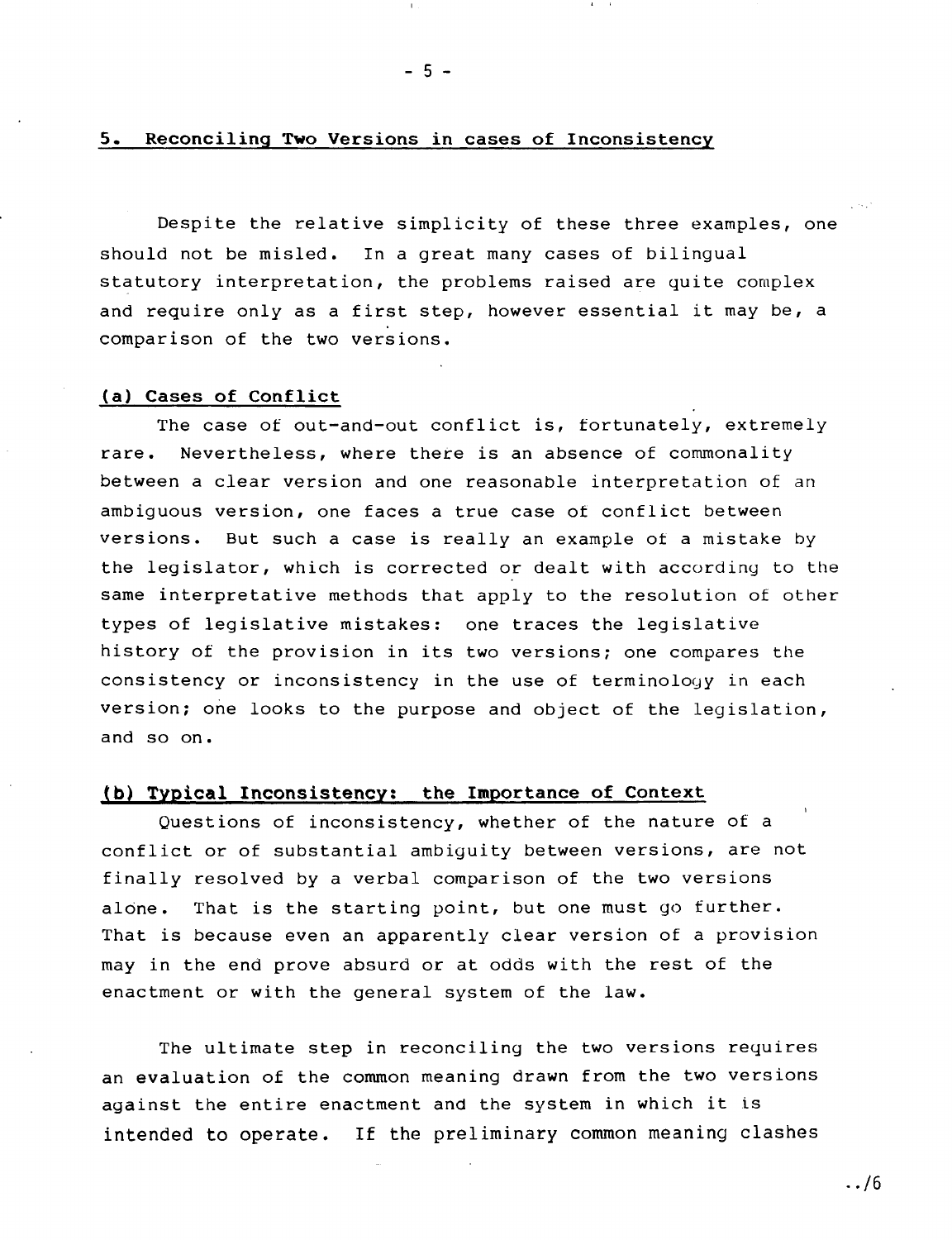with such system or with the enactment as a whole, then it is quite likely that the court will reject it as the solution to the problem or that it will at least be persuaded to look elsewhere for the "rational choice".

Judicial reasoning of this kind may be represented in summary form as follows:

$$
I \tAe + Be + Af - \lambda A
$$

(reconciling the versions on a purely semantic level)

## II  $A^e$ <sup>+ Be</sup> +  $A^f$ <sup>-+</sup> B (reconciling the versions in light of the context)<sup>2</sup>

#### **c) Examples**

A number of decisions of Canadian courts may serve to illustrate this reasoning.

The case of Re Black and Decker Manufacturing Co. Ltd. and the Queen,  $(1973)$ , 34 D.L.R.  $(3<sup>d</sup>)$  308 (Ont. C.A.), reversed [1975] I S.C.R. 411, well illustrates the principle just stated. The Court of Appeal limited its analysis to a comparison of the two versions on a purely semantic level; the Supreme Court of Canada went much further by consulting the general system of the law in addition to the few provisions requiring interpretation.

In that case the Court of Appeal had to decide whether a newly amalgamated company could be prosecuted for the sins of the amalgamating companies. The relevant portions of the Canada Corporations Act read as follows:

 $\ldots/7$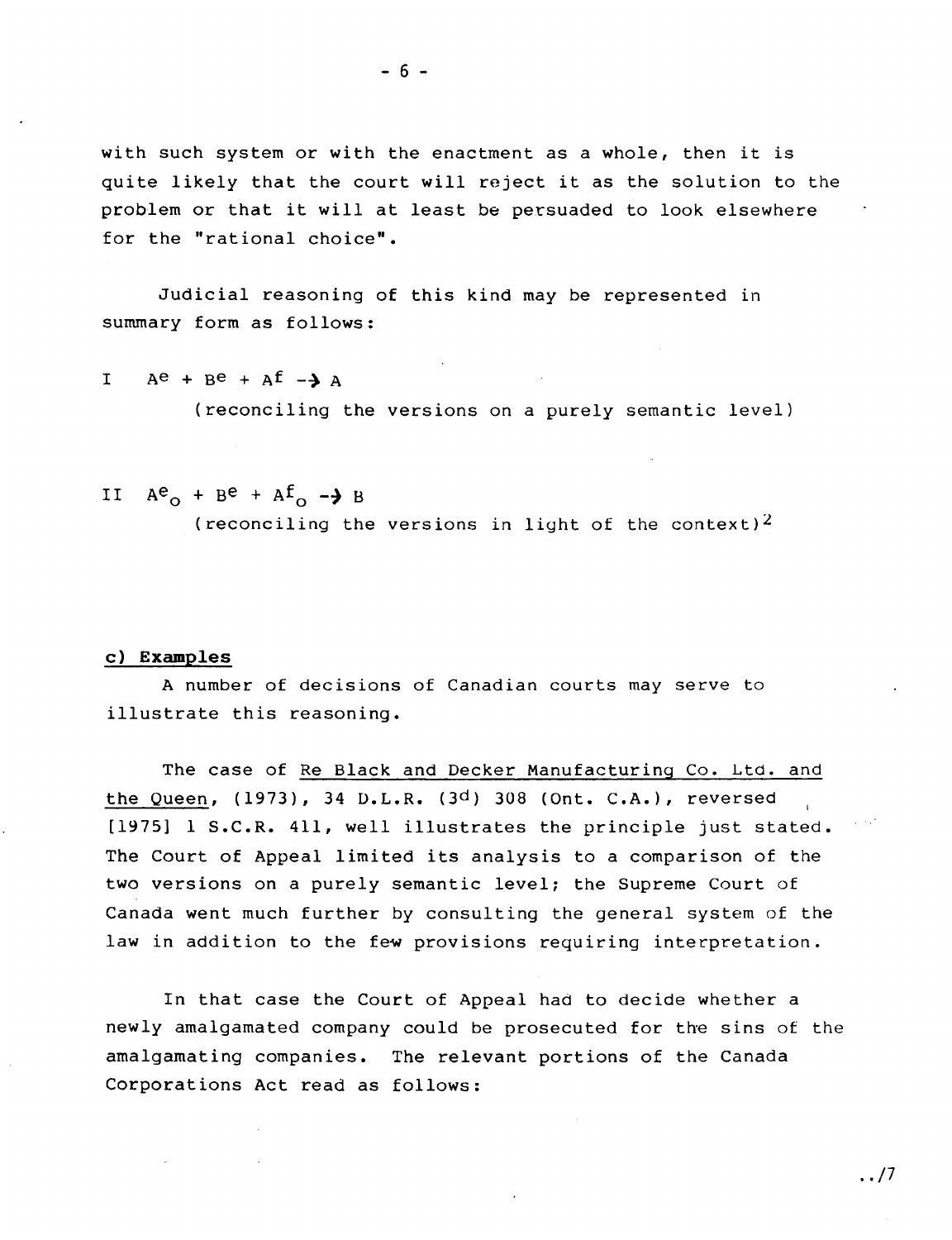(b) the amalgamated company (b) La compagnie née de la<br>possesses all the property, fusion possède tous les bie rights, assets, privileges and<br>franchises, and is subiect to all the contracts, liabili-<br>ties, debts and obligations of est assujettie a tous les ties, debts and obligations of the est assujettie à tous les<br>each of the amalgamating com- contrats et engagements, et each of the amalgamating companies. **Election Entity Executer Contracts** est liée par toutes les dettes

(14) All rights of creditors (14) Les droits des créanciers<br>against the property, rights,  $\overline{a}$  l'encontre des biens, des against the property, rights,<br>assets, privileges and franchises of a company amalgama- gatives et des concessions<br>ted under this section and all d'une compagnie née d'une ted under this section and all<br>liens upon its property, liens upon its property,<br>
rights, assets, privileges and sent article et les privilèges rights, assets, privileges and sent article et les privilèges<br>franchises are unimpaired by sur les biens, les droits, les franchises are unimpaired by sur les biens, les droits, les<br>the amalgamation, and all actifs, les prérogatives et debts, contracts, liabilities<br>and duties of the company and duties of the company ment atteints par la fusion;<br>thenceforth attach to the les dettes, les contrats, le thenceforth attach to the les dettes, les contrats, les amalgamated company and may be passifs et les fonctions de la enforced against it. compagnie deviennent tous, des

#### **137** (13) **••• 137** (13) **•••**

fusion possède tous les biens,<br>actifs, prérogatives et concessions de chacune des compa-<br>qnies constituantes, et elle et obligations, de chacune d'entre elles.

droits, des actifs, des préro-<br>gatives et des concessions actifs, les prérogatives et<br>les concessions ne sont nullepassifs et les fonctions de la lors, ceux de la compagnie née de la fusion et peuvent être exécutés contre elle.

The narrow issue was, according to Arnup J.A. speaking for the Court of Appeal, "whether s-s. (13)(b) of s. 137, in making the new company 'subject to all the liabilities' of each of the , old companies, imposes upon the new company criminal liability of one of the old companies." Without referring specifically to the Official Languages Act, Arnup J.A. found significance in a comparison of the French version with the English:<sup>5</sup>

"The words used in para. (b) as the French equiv alent of "liabilities" is "engagements", and the equivalent of "liabilities" in s-s. (14) is given in French as "passifs". My brother Jessup, whose knowledge and grasp of the French language 1s much greater than mine, has pointed out to me that both "engagements" and "passifs" are commercial syno nyms for the English word "liabilities". In his which is the english word flabilities. In his been intended the French synonym would have been the word "responsabilités".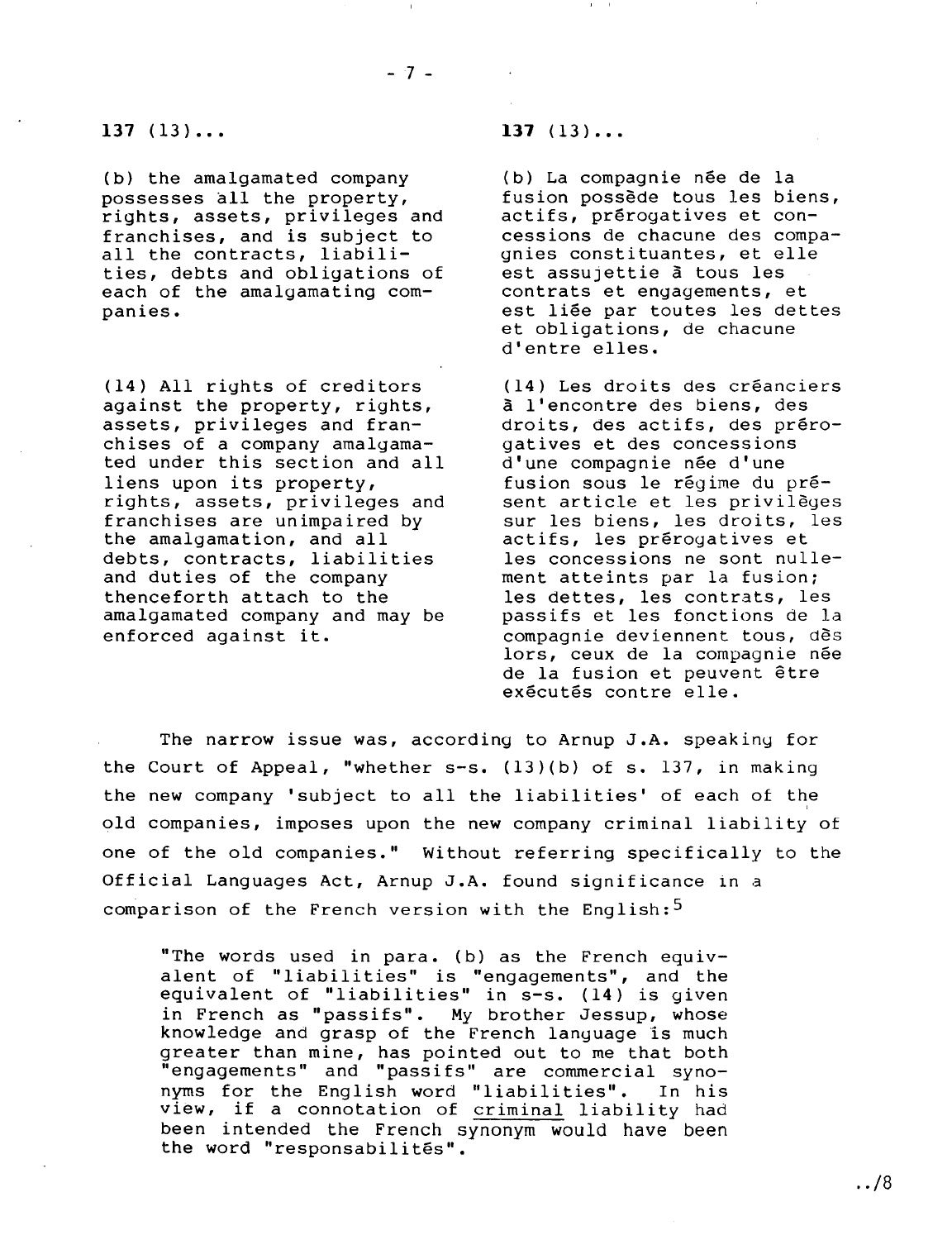$- 8 -$ 

I,

This reasoning, along with the absence of express language imposing a penal sanction, was enough for the Court of Appeal to hold that criminal responsibility did not pass with the amalgamation.

The Supreme Court of Canada overruled the Court of Appeal on the ground that it had misapprehended the nature of an amalgamation.

Dickson J., writing for the Supreme Court, toyed somewhat with the issue raised below by comparing the two language versions of another subsection while demonstrating how misleadiny presumptions and reverse presumptions can be, depending on how they are used:  $6$ 

"(iv) the French version of s. 137(1), perhaps better than the English version, serves to express what has<br>occurred. "Deux ou plus de deux compagnies ... "Deux ou plus de deux compagnies peuvent fusionner et continuer comme une seule et même<br>compagnie". The effect is that of blending and The effect is that of continuance as one and the self same company;  $\ldots$  (vi) if Parliament had intended that a company by the simple expedient of amalgamating with another company could free itself of accountability tor acts in contravention of the Criminal Code or the Combines Investigation Act or the Income Tax Act, I cannot but think that other and clearer language than that now found in the Canada Corporations Act would be necessary."

In the case of Mekies v. Directeur du Centre de d€tention Parthenais, [1977] C.S. 91, affirmed [1977] C.A. 362, civil liberties notions were instrumental in eliminating one of the official versions or, at least, in imposing on it an interpretation compatible with the other. The case involved an application for the issue of a writ of habeas corpus. The applicant, a Canadian citizen, was being detained for eventual extradition to France under warrants issued pursuant to Canada's Extradition Act, and sought his release on the basis of an extradition treaty entered into by Great Britain and France in 1878.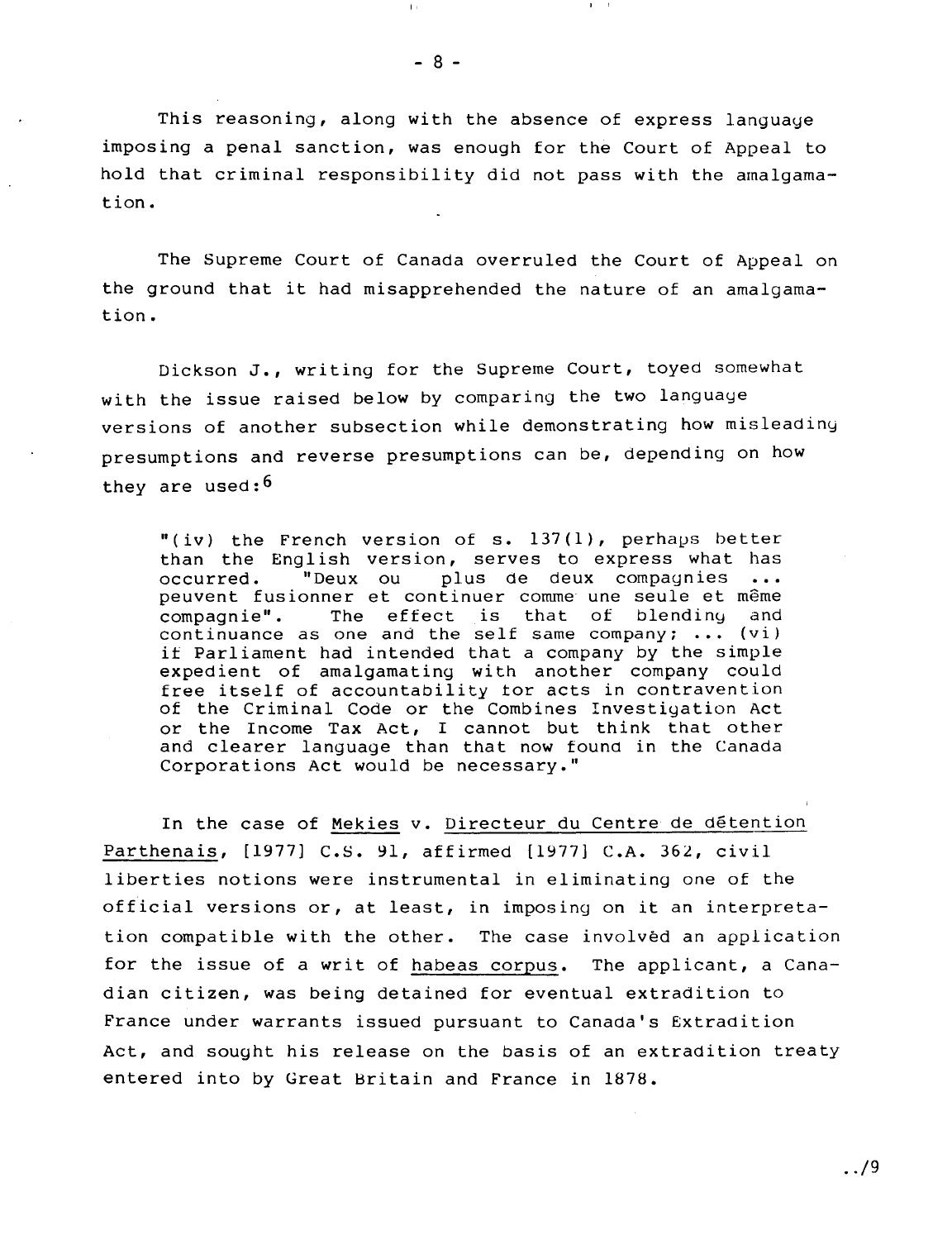An interpretative problem at the heart of the case was caused by a difference between the two language versions of article X of the Extradition Treaty in which it had been drafted.?

 $-9 -$ 

The two versions read as follows:

such committal, or within<br>two months after the de-United Kingdom, he shall retenir en priso<br>be discharged from cus- [Emphasis added] be discharged from custody, unless sufficient cause be shown to the contrary.

If the fugitive criminal Si le fugitif qui a été arrêté<br>who has been committed to n'a pas été livré et emmené who has been committed to n'a pas été livré et emmené<br>prison, be not surren- dans les deux mois après som prison, be not surren-<br>
dans les deux mois après son<br>
dered and conveyed away interestation, ou dans les deux dered and conveyed away arrestation, ou dans les deux<br>within two months after mois après la décision de la mois après la décision de la<br>Cour sur le renvoi d'une two months after the de-<br>cision of the Court upon dans le Royaume-Uni, il se cision of the Court upon<br>the return to a writ of mis en liberté, à moins qu'i. the return to a writ of mis en liberté,  $\bar{a}$  moins qu'il<br>habeas corpus in the  $n' y$  ait d'autre motif de le n'y ait d'autre motif de le<br>retenir en prison.

The English version was said to be ambiguous in that it would have the period of detention computed from the day the fugitive is "committed to prison". This could mean either the arrest and incarceration of the fugitive by virtue of the warrant issued in Canada upon the request of France, or it could refer to the committal of the fugitive after the court decides that the evidence produced justifies the extradition.

The French version, on the other hand, was much clearer. It speaks of "l'arrestation", the arrest of the fugitive, and not of his committal to prison. That can only relate to the first hypothesis suggested in the English version, and excludes the suggestion that the two months is to be computed after a court's eventual decision on the sufficiency of evidence to extradite. $^8$ 

Of course, the applicant alleged that his detention, computed from the day of arrest, exceeded the two months allowed. France had not at that time pursued the extradition proceedings any further.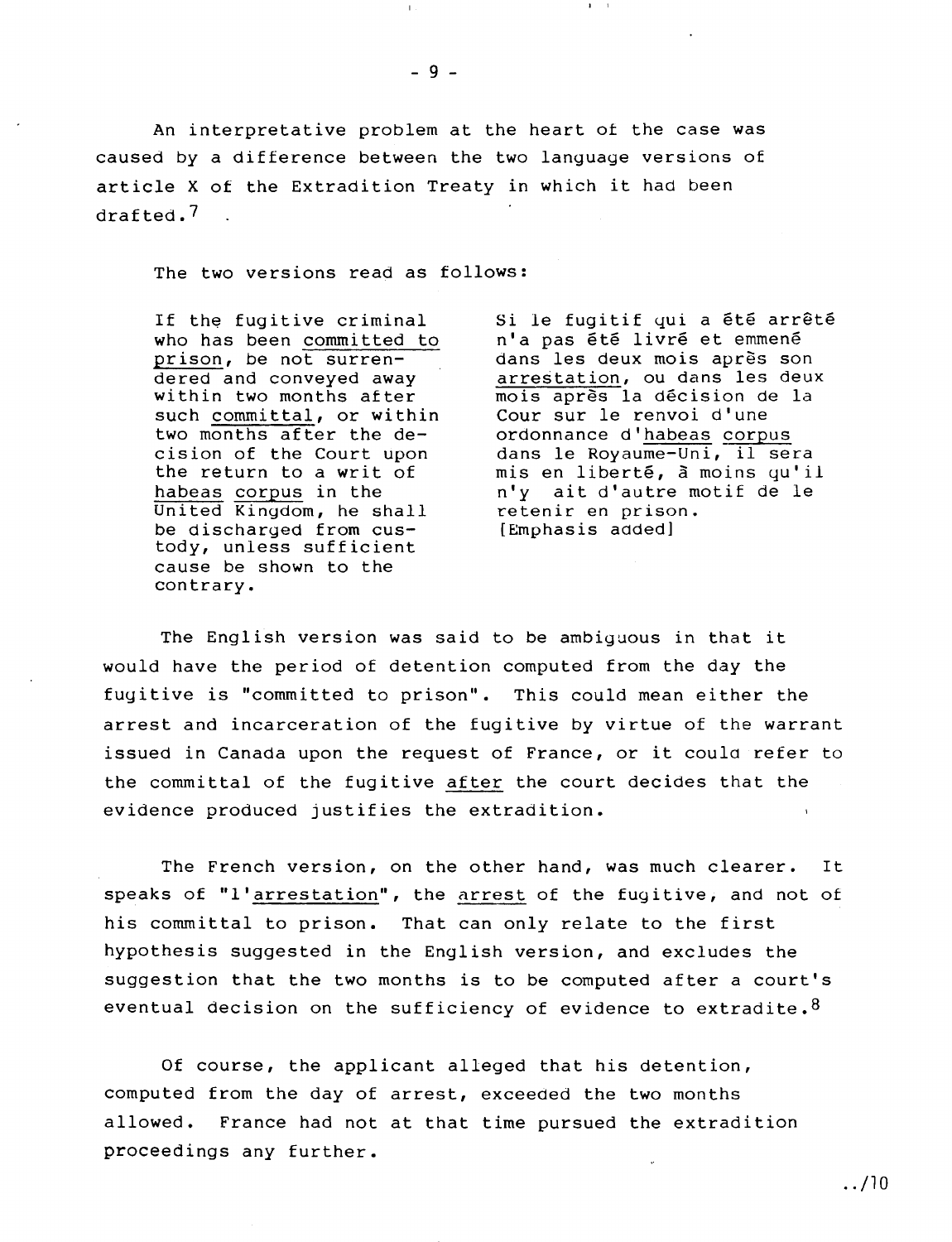Ironically, the lawyer for France argued that the clearer French version should be ignored since only the English version of the treaty could be considered authentic in Canada. This argument was founded on a decision of the British High Court in R. v. Governor of Brixton Prison; Ex parte Mehamed Ben Romdan, where an identical question arose in the interpretation of the same article of the Treaty. The British court concluded that, in England, only the English version of the treaty is authentic, and that the Court had no duty to 'attempt to bring the English version into harmony with the clearer French.<sup>9</sup> Thus, while there was some indication<sup>10</sup> that the British court would have decided differently had they applied the French version as well, they came to the conclusion on the basis of the English version alone that the two months must be computed from the committal by the magistrate to await extradition, and not from the initial arrest under the warrant.

The Qu€bec Superior Court held that the British reasoning does not apply in Canada, where the courts have not only the right but also the duty to look at both official texts and to interpret them in the light of one another.  $^{11}$  The Extradition Treaty between France and Great Britain had been promulgated and published in Canada, in both languages, in the Canada Gazette.  $12$  It was also published in both languages in the

Statutes of Canada,  $1879.13$  Moreover, as the Superior Court pointed out, section 3 of Canada's Extradition Act recognizes the paramount force of extradition treaties existing at the time of the coming into force of the Act.  $14$ 

The Superior Court then cited<sup>15</sup> Marcotte v. Deputy A.G. Can.,  $^{16}$  for the fundamental principle that, in a matter of conflict, real ambiguity or serious doubt in a law relating to the liberty of the individual, the court has the solemn duty to give preference to the interpretation that favours the liberty of the subject.

I,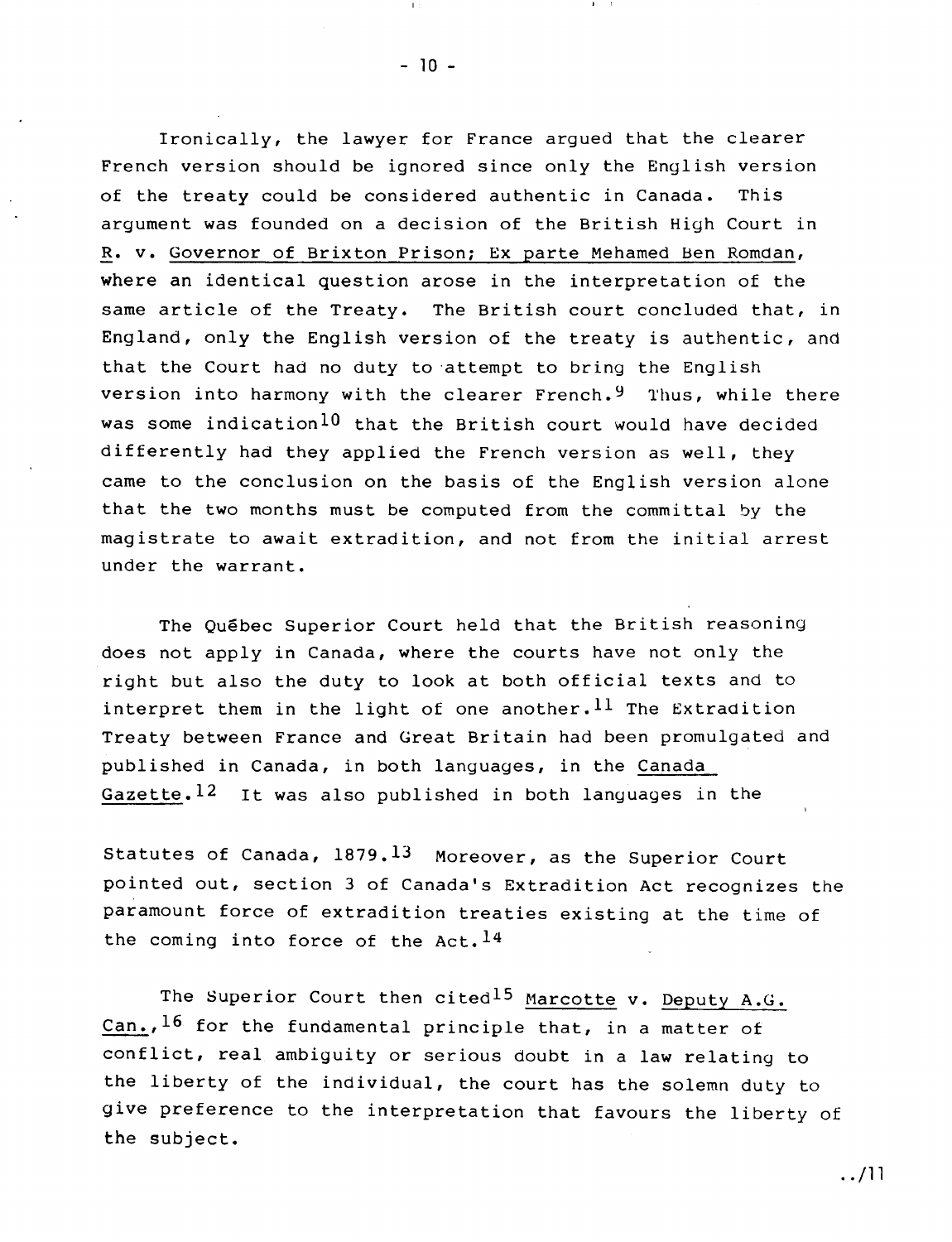Convinced that the English was ambiguous and the French absolutely precise, the latter clearly favouring the liberty of the subject while the former tended to lead to indefinite incarceration, the Superior Court concluded that the two months should be counted from the arrest of the fugitive and that Mekies should therefore be released, the period having long since expired.<sup>17</sup>

The Court of Appeal was unanimously of the same opinion<sup>18</sup>, deciding that the interpretation applied by the Superior Court was the only one in harmony with the French version. The British judges in Brixton Prison were said to have recognized this fact, that their interpretation of the English version ran counter to the clear meaning of the French.  $19$  On the other hand, the construction placed on the provision by Hugessen J. was not incompatible with the English version. 20

The case of Gulf Oil Canada Ltd. v. Canadien Pacifique Ltée, [1979) c.s. 72, demonstrates the importance of reconciling the two versions within the confines of the applicable legal system.

In an action for damages for breach of contract, Canadian Pacific invoked the provisions of an order made under the federal National Transportation Act and Transport Act, which stated that a carrier is not liable for loss caused by "act of God", according to the English version, or by "cas fortuit ou de force majeure" according to the French.  $21$  The Superior Court held that the act of a third party  $--$  the truck that hit the locomotive  $-$ albeit not an "act of God" was nevertheless a "cas fortuit" exonerating the defendant railway company from liability in  $O$ uébec:  $22$ 

> "Appliquer cette notion d'"act of God" du<br>n law dans le cas soumis rendrait la common law dans le cas soumis rendrait défenderesse passible des dommages qui lui sont<br>réclamés car l'accident, choc du camion de réclamés car l'accident, choc du camion

 $. - 11 -$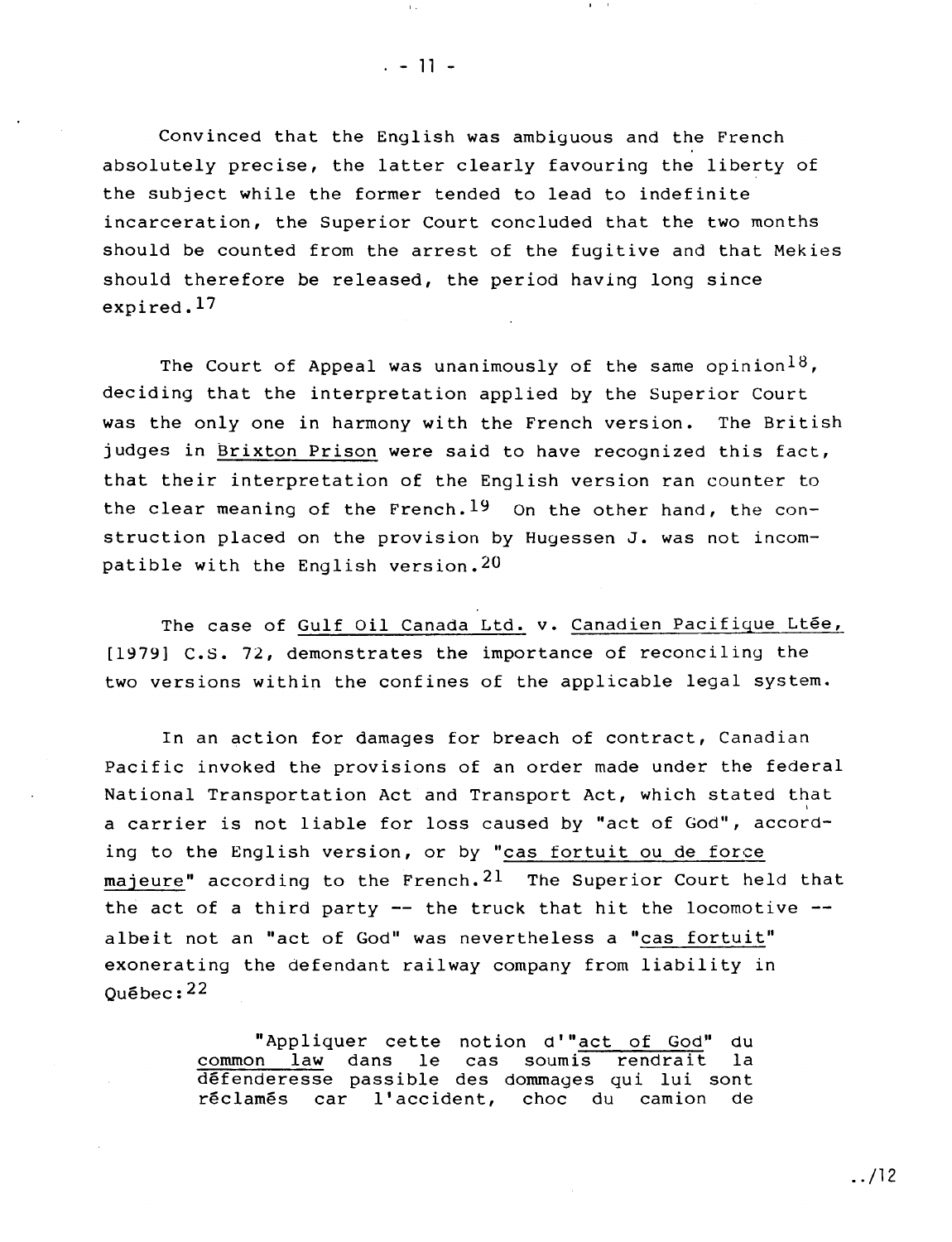Geralin Inc. contre la deuxieme locomotive du convoi, decoule du fait d'un tiers et ne peut être assimilé à un tremblement de terre ou à la foudre ou act of God.

En droit québécois, le fait du tiers est assimilé au cas fortuit ou de force majeure permettant Ie renvoi d'un recours en responsabilite aussi bien contractuel que delictuel, article 1200 C.C.

. . .

Le Législateur n'a pas traduit "act of God" par "acte de Dieu" mais par "cas fortuit ou de force majeure". A-t-il voulu conserver la notion<br>de common law dans la traduction? Je crois que de common law dans la traduction? non, car, dans un tel cas, il n'aurait pas employé les mots "cas fortuit ou de force majeure" qui n'ont pas la même portée juridique dans notre systeme de droit."

### Citing paragraph  $8(2)(c)$ , the court reasoned:  $23$

"Le Législateur, par le paragraphe cidessus, a tenu compte des systèmes juridiques differents au Canada et a voulu qu'un texte de loi puisse avoir effet tout en etant compatible avec l'un ou l'autre. Ceci nécessitait l'emploi, dans une langue, de mots ou d'expressions dont l'effet pratique peut être différent de ceux de l'autre langue. Si l'on avait traduit "act of God" par "Acte de Dieu" dans l'ordonnance T-5, on ne pourrait appliquer, dans le cas soumis, la notion inexistante en common law de "cas fortuit" par la faute du tiers. Au contraire, en utilisant cette expression dans la version francaise, on a confirme l'application de la notion selon Ie systeme juridique du Quebec en accord avec l'esprit du paragraphe c), exception à la règle des paragraphes a) et d), ce dernier reproduisant sensiblement l'article ll de la Loi d'interprétation. Il ne fait donc pas de doute que la conjugaison de la version francaise de l'article 3 de l'ordonnance T-5 et l'application de l'article  $8(2)(c)$  de la Loi sur les langues officielles sont à l'effet de ne pas tenir compte de l'expression "act of God" pour décider de ce litige contrairement à ce que soutient la demanderesse."

ديدي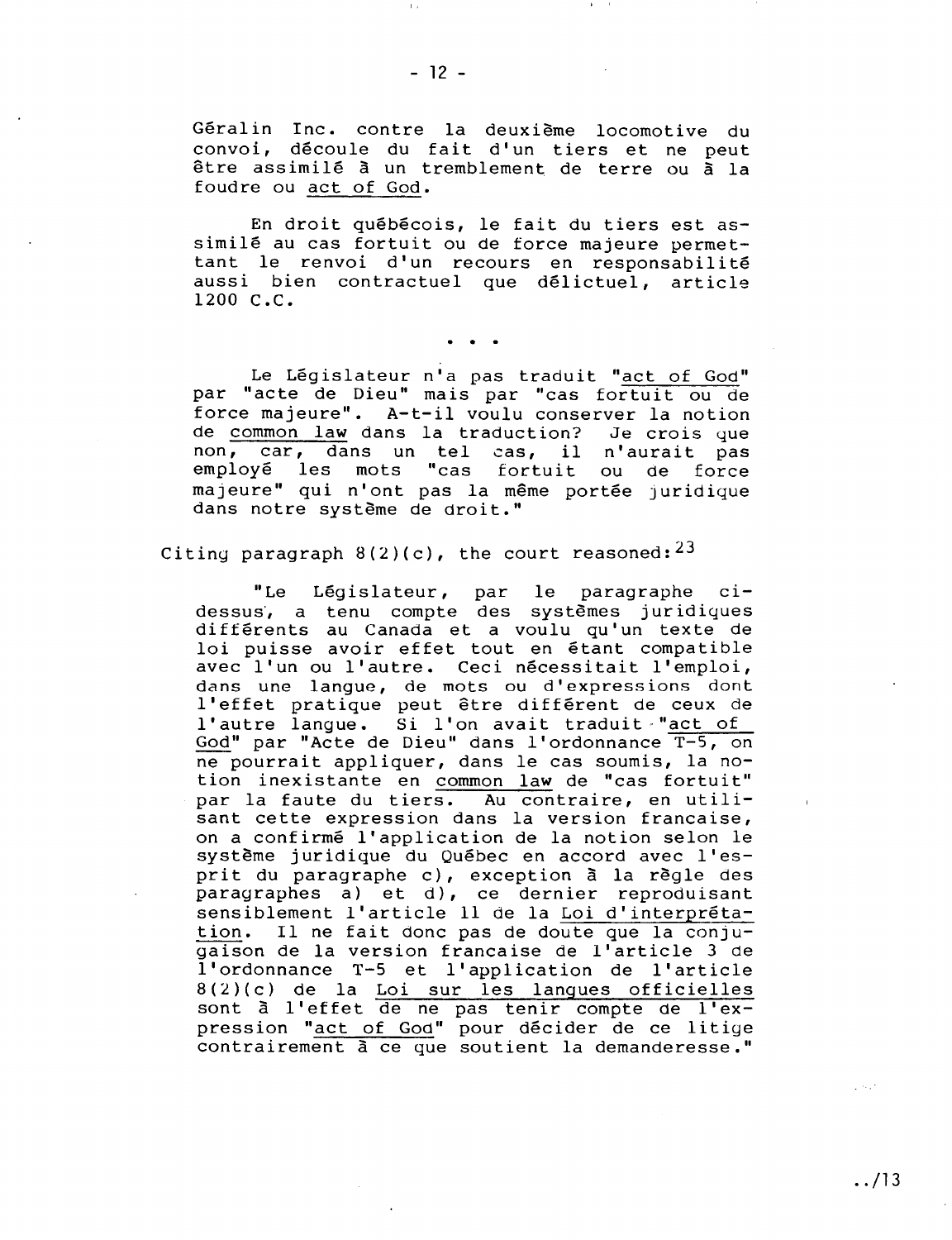Turning to the interpretation of a bilingual constitution there also, it is mandatory to reconcile the two versions of the Canadian Charter of Rights and Freedoms.

A signal decision of the Ontario Court of Appeal synthesizes our methodology and applies it to the interpretation of the Charter. The decision in Reference re Education Act of Ontario and Minority Language Education Rights recognizes the rights of francophone and anglophone minorities to a certain independence in the management of their own schools. The Court of Appeal had to interpret subsection 23(3) of the Charter, which reads as follows:

Such a conclusion stems from our observation in countless decisions that, based on the rule of equal authenticity of French and English versions, a clear version of the law will normally resolve any doubt residing in an ambiguous one, and the context of a provision will normally resolve any difference between its two versions. [Even] though as an initial step in the interpre tation of an ambiguous provision, a construction is found that is common to both the English and French versions, that construction must be related back to and tested against the entire context of<br>the provision before being settled upon. Such the provision before being settled upon. was the conclusion drawn from the cases of Food Machinery Corporation v. The Reqistrar of Trade

(3) The right of citizens of (3) Le droit reconnu aux<br>Canada under subsections (1) (citoyens canadiens par les Canada under subsections (1) citoyens canadiens par les<br>and (2) to have their children paragraphes (1) et (2) de and (2) to have their children paragraphes (1) et (2) receive primary and secondary faire instruire leurs receive primary and secondary<br>school instruction in the school instruction in the enfants, aux niveaux primaire<br>language of the English or et secondaire, dans la langue language of the English or et secondaire, dans la langue<br>French linguistic minority de la minorité francophone ou French linguistic minority de la minorité francophone ou<br>population of a province anglophone d'une province:

(a) applies wherever in the a) s'exerce partout dans la<br>province the number of chil-<br>province où le nombre des province the number of chil-<br>dren of citizens who have such a right is sufficient to war-<br>
rant the provision to them out justifier a leur endroit la rant the provision to them out justifier a leur endroit<br>of public funds of minority brestation, sur les fonds of public funds of minority<br>language instruction; and

anglophone d'une province:

enfants des citoyens qui ont<br>ce droit est suffisant pour publics, de l'instruction dans la lanque de la minorité;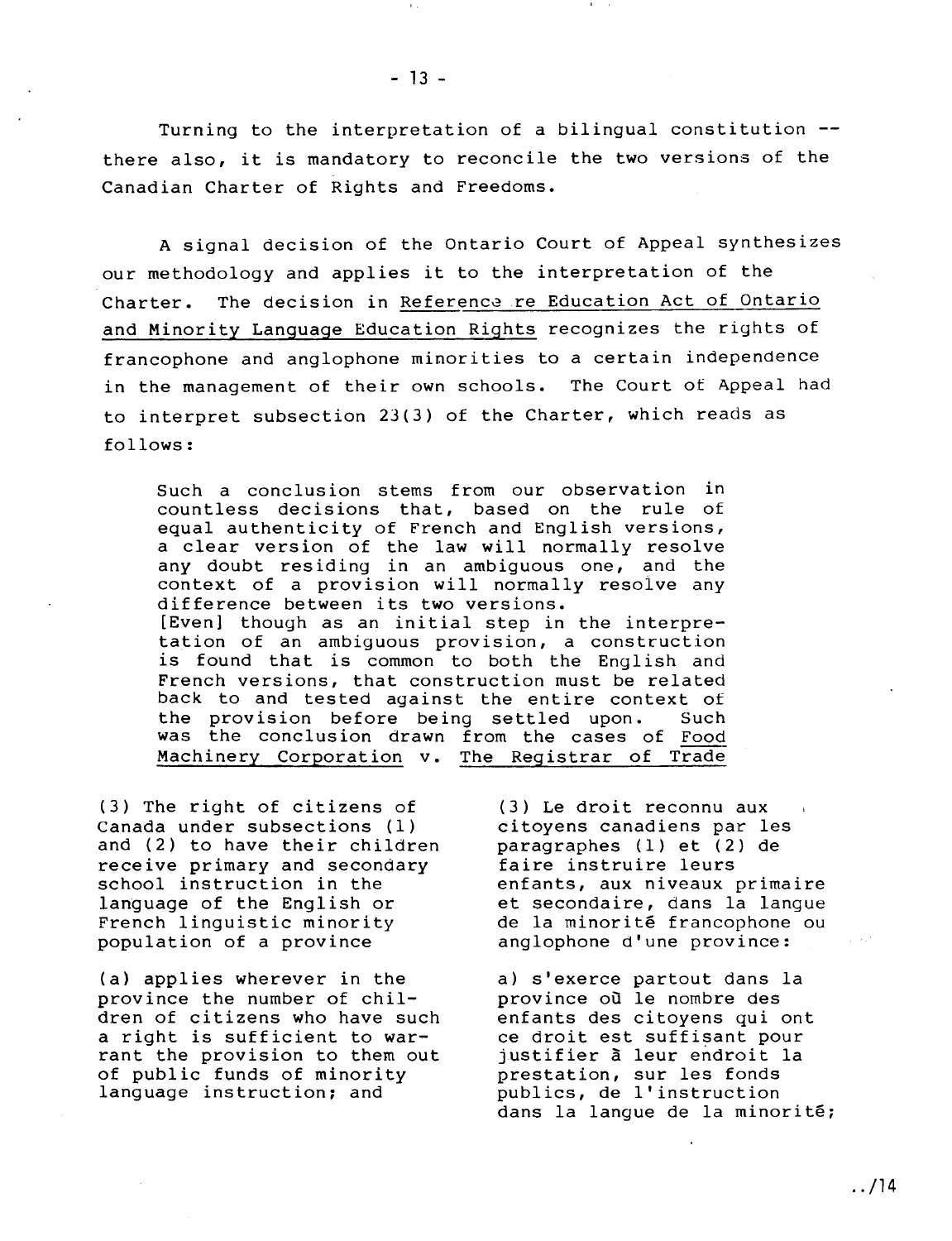(b) includes, where the number of those children so warrants, the right to have them receive that instruction in minority language educational facilities provided out of public funds.

b) comprend, lorsque Ie nombre de ces enfants Ie justifie, Ie droit de les faire instruire dans des établissements d'enseignement de la minorité linguistique finances sur les fonds publics.

The Court did not see the interpretation of section 23 of the Charter as a purely semantic exercise of reconciling the terms "etablissements d'enseignement" in the French version with "educational facilities" in the English. The common meaning of these terms reduced to their lowest common denominator was equivalent to a quarantee of mere classrooms. On the other hand, the highest common meaning attributed to the terms, that for which the court opted, was equivalent to a guarantee of schools managed by francophones:

"... it is useful to consider a passage from Beaupré, Construing Bilingual Legislation in Canada (1981), at p. 125:

**"...** the only reliable approach to the construction of bilingual Canadian legislation entails, as an initial step, a comparative reading of both official versions of the legislation, of both official versions of the regislation,<br>whenever it raises practical problems of whenever it raises practical problems of<br>application or its meaning is subject to some doubt.

Marks, Ville de Montréal v. ILGWU Centre Inc.  $[1974]$  S.C.R. 59, 24 D.L.R. (3d) 694, 2 L.C.R. 26] and most importantly, of The Queen v. Compagnie Immobilière BCN Ltée." [sic]

It is important to note that deciding upon a definition which is common to both may be too restrictive. Thus, in the second [sic] case mentioned by Beaupré, namely, R. v. Compagnie Immobilière BCN Ltée,  $[1979]$  1 S.C.R. 865 at p. 872, 97 D.L.R. (3d) 238 at p. 242, [1979] C.T.C. 71, Pratte J. asserted:

"In my view...the narrower meaning of one of the two versions should not be preferred where such. meaning would clearly run contrary to the intent of the legislation and would consequently tend to defeat rather than assist the attainment of its objects."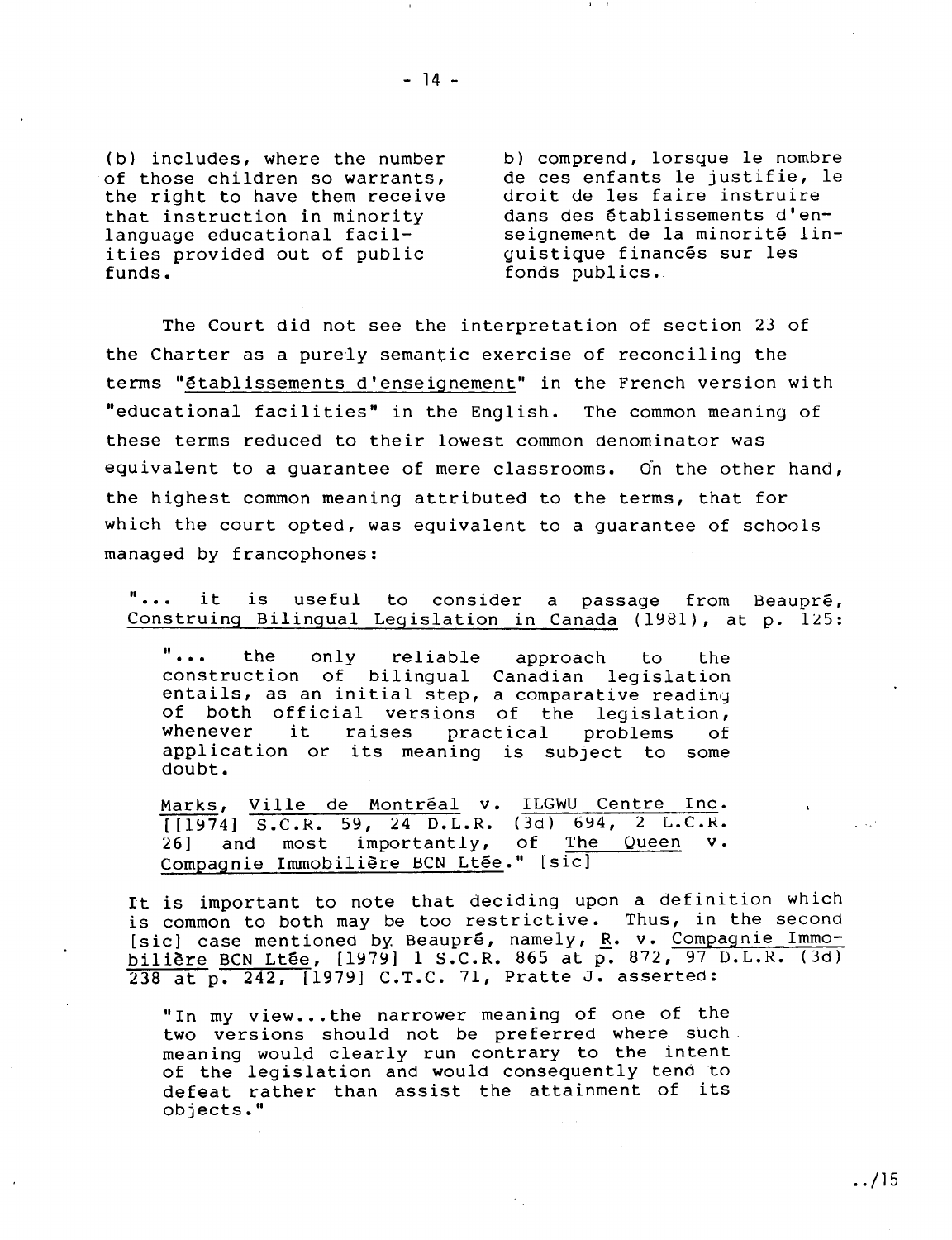In the light of this approach to construing bilingual texts, one should consider dictionary meanings of the terms used.<sup>24</sup>

When considering these definitions, it must be remembered that 5.23 speaks of "minority language educational facilities" and to "établissements d'enseignement de la minorité linguisti-<br>que". The English version is somewhat ambiguous. The word The English version is somewhat ambiguous. "minority" can either be an adjective referring only to the word "language" or it can mean "the language educational facilities of the minority". The latter interpretation would<br>certainly appear to be the meaning of the French version. It certainly appear to be the meaning of the French version. is possessive rather than descriptlve. At least some support for this interpretation can be found in the reference in the opening paragraph of 5-5.23(3) where the English version refers to "the language of the English or French linguistic minority population", and the French version refers to "la<br>langue de la minorité francophone ou anglophone". The langue de la minorité francophone ou anglophone". educational facilities in s.  $23(\overline{3})(b)$  would appear to be those of the minority.

Further support for this conclusion may be tound in the fact that para. (3)(a) of s. 23 provides the right to "minority language instruction" which must include, apart from the requisite teachers and teaching materials, either classrooms<br>or other physical facilities, like television, for such or other physical facilities, like television, for such instruction. There would be no need for para. (3) (b) if the instruction. There would be no need for para. (3)(b) if the only purpose were to be a requirement of physical facilities. In our opinion, the rights granted by para.  $(3)(b)$  must be greater than those quaranteed by para. (3)(a).  $25$ 

• •

The Charter contemplates something more than French-speaking teachers in Ontario class-rooms in which French-speaking children are taught.

Further, one might draw attention to the fact that both paras. (3)(a) and  $3(b)$  refer to the "numbers warrant" test.<br>The repetition in para. (3)(b), even though in slightly repetition in para. (3)(b), even though in slightly different terms, would not be necessary unless the facilities there referred to are different from those included in the providing of instruction. It would appear, further, that a It would appear, further, that a different numbers test might apply. Logically a larger number would be required for para.  $(3)(b)$  than for para.  $(3)(a)$ . No one questions that para. (3)(b) at least means "minority language education facilities" separate from majority language education facilities, where numbers warrant.

Thus, it would appear that where educational facilities are to be provided to assure the realization of the rights accorded by s.23(3)(b), the facilities to be provided must appertain to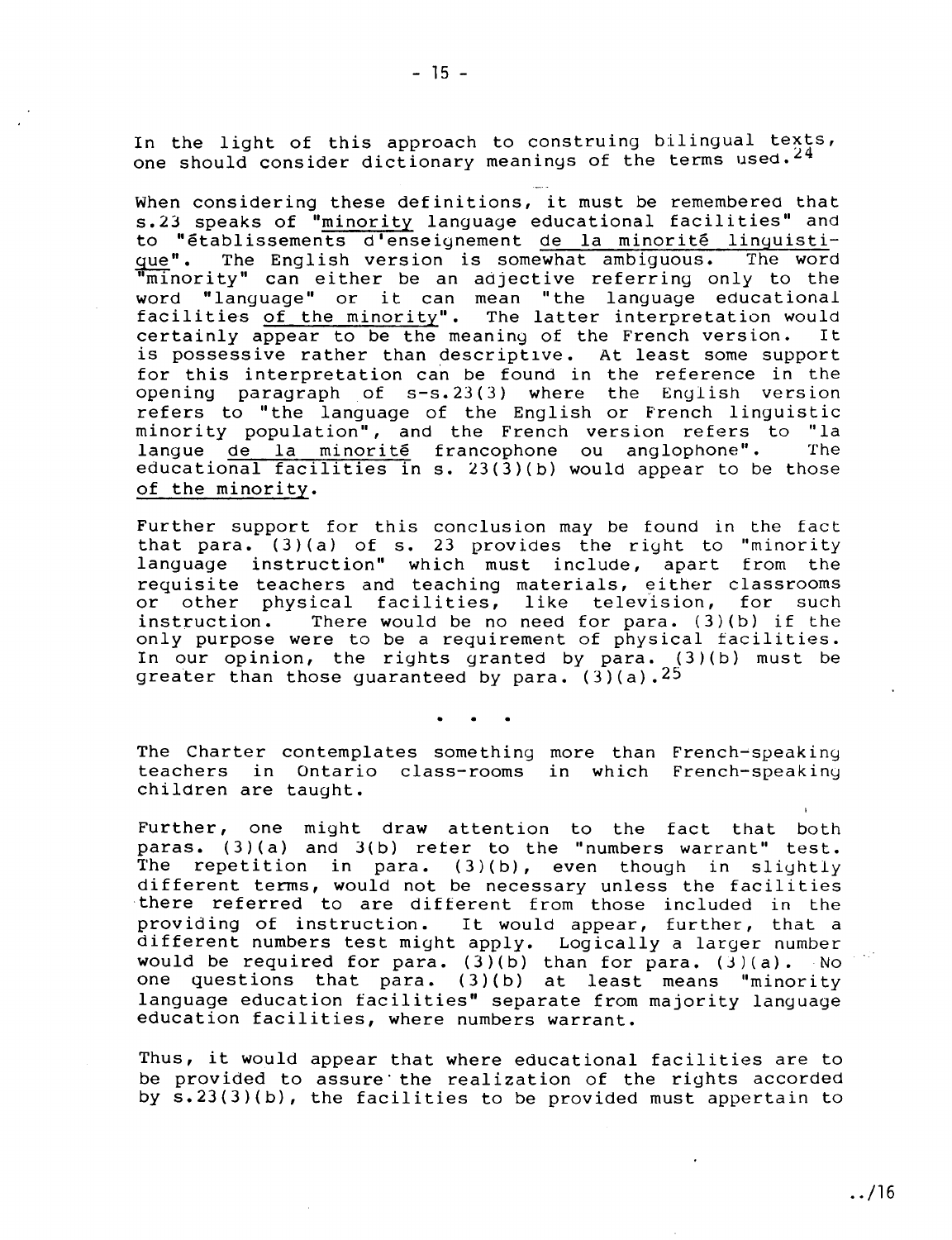or be those of the linguistic minority. Both the English and the French versions of s. 23(3)(b) must be read together and, in our opinion, they accord in their meaning to support that interpretation."26

 $-16 -$ 

 $\bar{\Gamma}$  .

Thus it was important for the Court of Appeal of Ontario to seek the object and purpose for which the constitutional provision was enacted despite any 3pparent contradictions or inconsistencies between its two versions. Without this final step in the interpretation of the Charter, a so-called reconciliation of its two versions would have been incomplete.

#### **6. Summary: Method** of Interpreting Bilingual Legislation

Thus, in conclusion, our examination of some of the relevant case-law amply demonstrates that the only reliable approach to the construction of bilingual Canadian legislation entails, as an initial step, a comparative reading of both official versions ot the legislation.

Such a conclusion stems from our observation in countless decisions that, based on the rule of equal authenticity of French and English versions, a clear version of the law will normally resolve any doubt residing in an ambiguous one, and the context of a provision will normally resolve any difference between its two versions.

As a rule of thumb, we suggested a formula for this approach to the interpretation of bilingual legislation: (1)  $A^e$  +  $B^e$  +  $A^f$  $-\frac{1}{2}$  A and its corollary: (2) A<sup>e</sup><sub>0</sub> + B<sup>e</sup> + A<sup>f</sup><sub>0</sub> - > B. In summary form, the formula is likely to answer any variation of the problem that may arise. There may be, for example, three constructions possible on a reading of the two versions, as in  $A^e$  + Be  $+A<sup>f</sup> + C<sup>f</sup> - \lambda$  A. The one construction common to both versions (A) would still prevail, so long as it is not subject to objection when the provision is so read within its total context. The latter condition is the major premise of the above-mentioned corollary, which itself brings us back to the context approach as the final step in the equation.

../17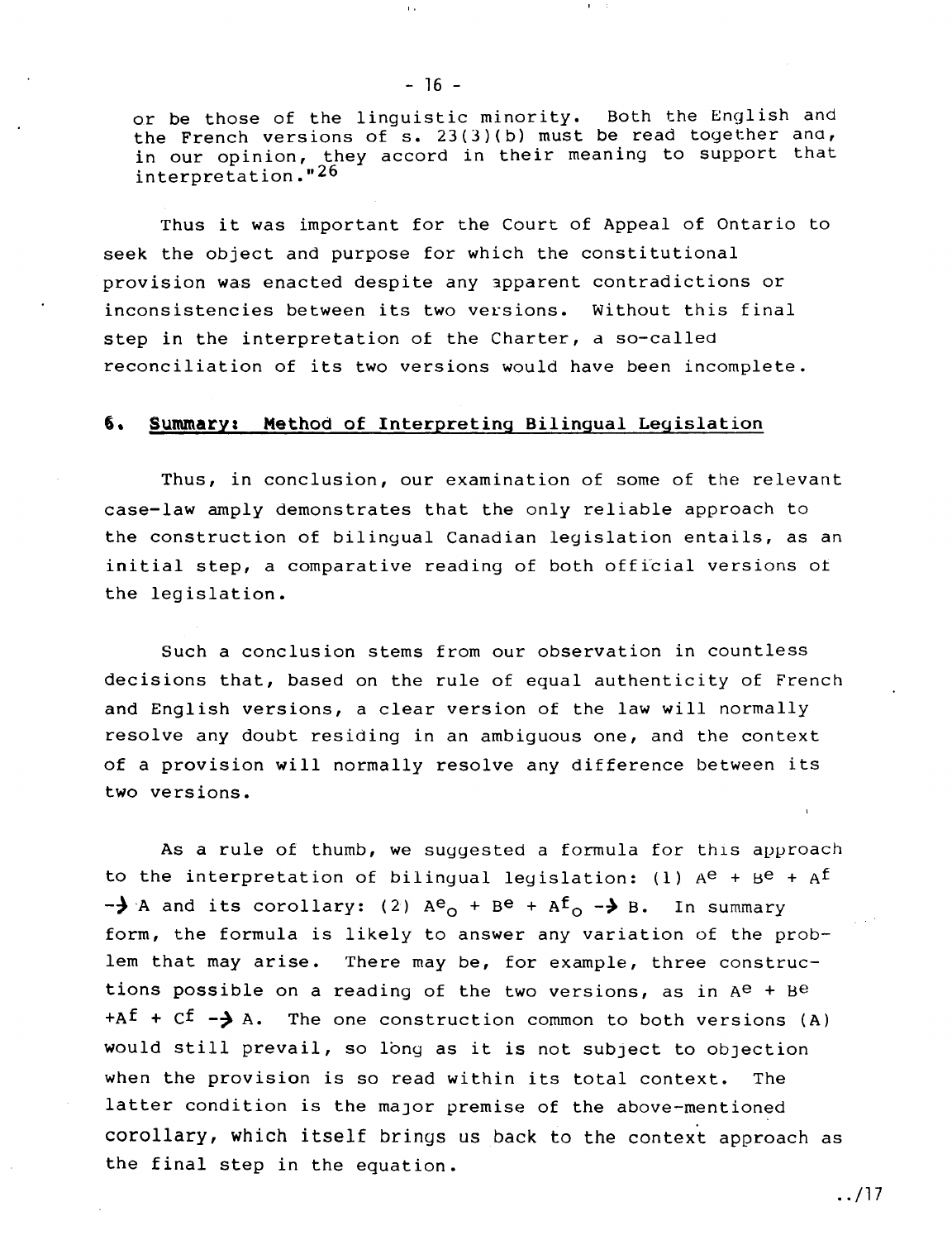In other words, even though as an initial step in the interpretation of an ambiguous provision, a construction is found that is common to both the English and French versions, that construction must be related back to and tested against the entire context of the provision before being settled upon.

 $\hat{\Gamma}$  .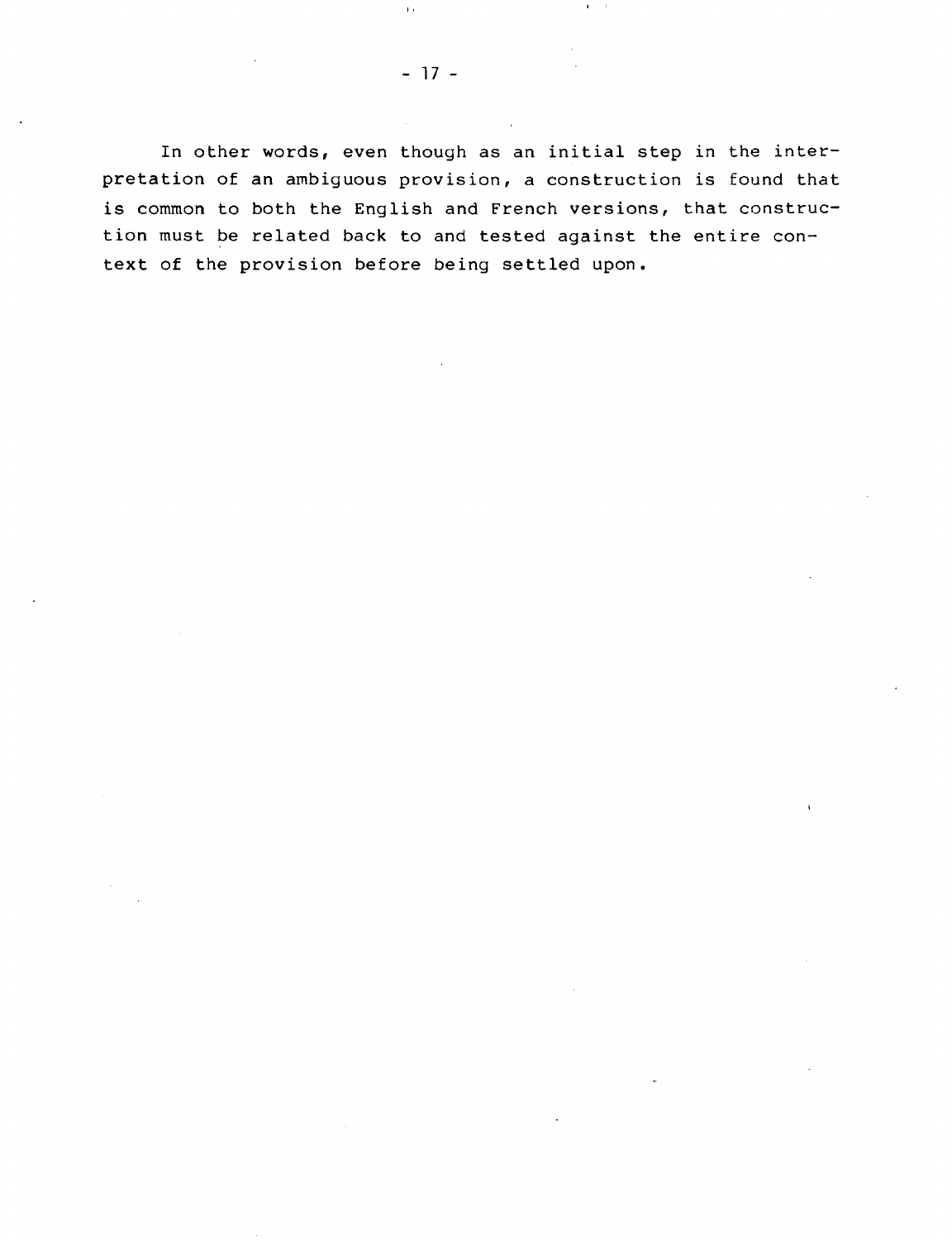# ENDNOTES

 $\mathbf{A}=\mathbf{A}$ 

| 1.  | Key: A, B $-$ possible interpretations<br>e -- English version<br>$f$ -- French version                                                                              |
|-----|----------------------------------------------------------------------------------------------------------------------------------------------------------------------|
| 2.  | Key: $A$ , $B$ -- possible interpretations<br>$e$ -- English version<br>$f$ -- French version<br>o -- subject to some objection, because absurd or out<br>of context |
| 3.  | These examples are taken from my text: Interpreting<br>Bilingual Legislation, Carswell, Toronto, 1986.                                                               |
| 4.  | R.S.C. 1970, c. C-32.                                                                                                                                                |
| 5.  | Re Black and Decker Mfg. Co. Ltd., (1973) 34 D.L.R. (3d) 308<br>$(Ont. C.A.)$ , p. 324.                                                                              |
| б.  | Id., $[1975]$ 1 S.C.R. 411, pp. 417-18.                                                                                                                              |
| 7.  | Mekies v. Directeur du Centre de détention Parthenais,<br>$[1977]$ C.A. 362, p. 363.                                                                                 |
| 8.  | Id., $[1977]$ C.S. 91, pp. 92-93.                                                                                                                                    |
| 9.  | R. v. Governor of Brixton Prison, Ex parte Mehamed Ben<br>Romdan, [1912] 3 K.B. 190, pp. 195-197.                                                                    |
| 10. | Id., pp. 195 and 197.                                                                                                                                                |
| 11. | Hugessen A.C.J. in Mekies, supra, note 8, p. 93 (Qué. S.C.).                                                                                                         |
| 12. | (1878) 11 Canada Gazette, p. 1379 (English) and p. 1397<br>$(French)$ .                                                                                              |
|     | 13. S.C. 1879, page ix.                                                                                                                                              |
| 14. | Mekies, supra, note 8, p. 93 (Qué. S.C.).                                                                                                                            |
| 15. | Id., p. 94; confirmed by Qué. C.A., supra, note 7, p. 365.                                                                                                           |
| 16. | [1976] 1 S.C.R. 108, at 115.                                                                                                                                         |
| 17. | Mekies, supra, note 8, p. 94 (Qué. S.C.).                                                                                                                            |
| 18. | Ibid., supra, note 7, Mayrand J.A. for Court of Appeal Bench<br>of three judges.                                                                                     |
| 19. | <u>Id</u> ., p. 363.                                                                                                                                                 |
| 20. | <u>Id</u> ., p. 364.                                                                                                                                                 |
|     |                                                                                                                                                                      |

 $\bar{\Gamma}$  is